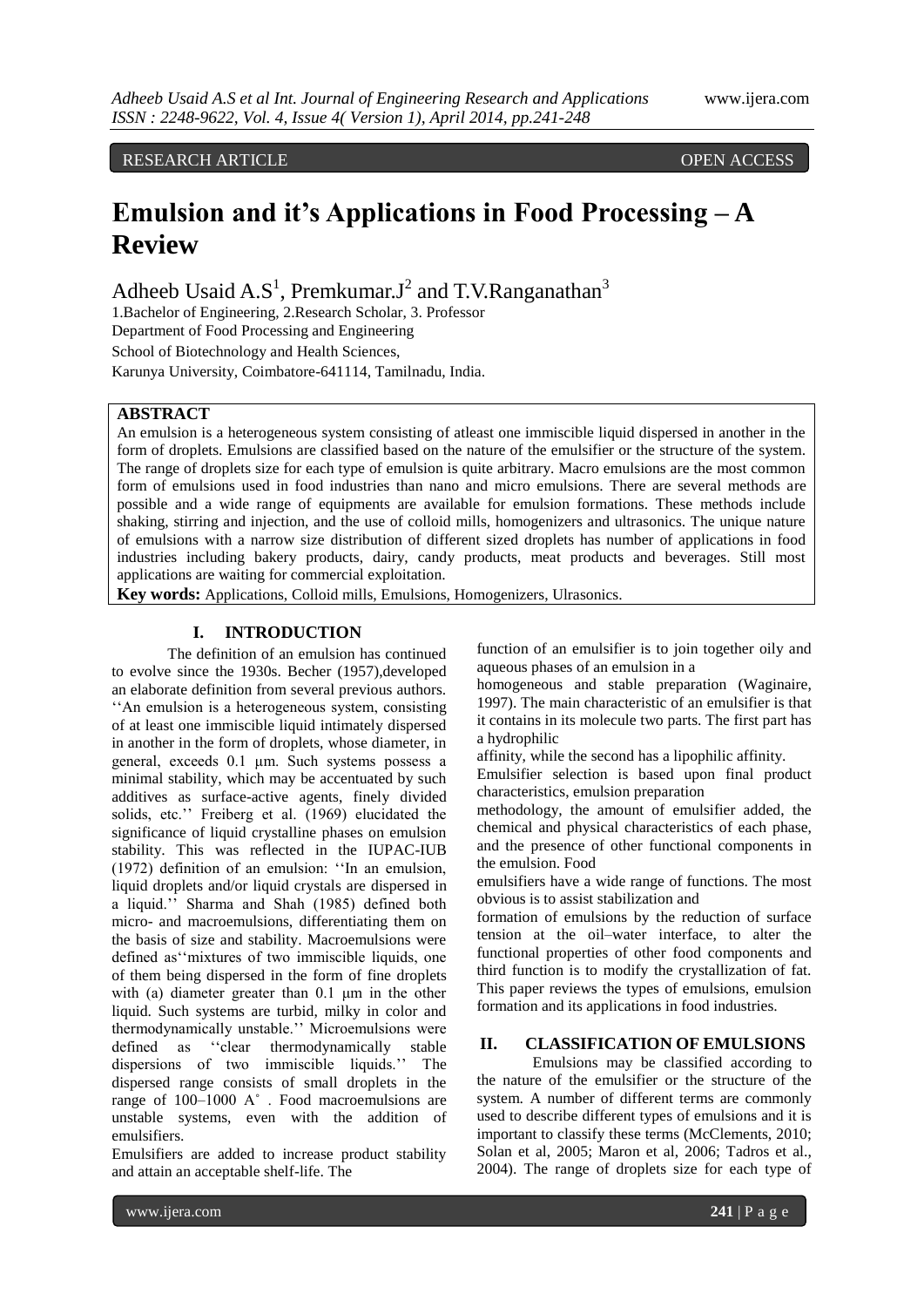emulsion is quite orbitary and is defined in terms of the physical and thermodynamic properties of emulsions. A conventional emulsion, also known as a macroemulsion, typically has a mean droplet diameter (MDD) between 100nm and 100m. Macroemulsions are the most common form of emulsions used in food industry and are found in a variety of products, including milk, beverages, mayonnaines dips, sauces and desserts. Macroemulsions are prone to physical instability (Eg: gravitational separation, foculation and coalescence). Especially when exposed to environmental stresses( Peter, 2009; Djordjevic et al, 2007; Klinkesorn et al, 2005; Aoki et al, 2005).

Nanoemulsion are dispersions of nanoscale droplets with a MDD between 20-100nm. It is worth nothing that in old days, "microemulsion" was also used to refer to emulsions comprised of submicron droplets(Landfester et al, 2000; Choi et al, 1985 and Tang et al, 1991). In contrast to nanoemulsions, miniemulsion have droplets in the range from 100nm to 1m. Because miniemulsions and macroemulsions are thermodynamically unstable.

Microemulsion is a thermodynamically stable system and forms spontaneously with droplet size between 5 to 50nm(McClements, 2010). Nanoemulsions are the same as microemulsions since they both typically contain oil, water and surfactant and also have similar MDD. However, the two systems are very different since nanoemulsions are formed by mechanical slear and microemulsion(Moulik and Paul, 1998; Flanagan and Singh, 2006; Zhang et al, 2008; Garti et al, 2004; Fanun, 2009). The main difference between microemulsion and minscale emulsion is not composition but rather thermodynamic(Maron et al, 2006; Whitesides, 2002).

## **III. EMULSION FORMATION**

The first step in the formation of a stable emulsion is dispersion of one liquid phase in another liquid phase. A critical factor in that emulsification process is the formation of a monomolecular layer at the lipid/water interphase by the emulsifier. During emulsion formation there is a large increase in surface area (up to several thousandfold), which is dependent upon the number and size of the droplets. To form and disperse these droplets,

a substantial amount of energy or work must be supplied. Since emulsifiers reduce the surface tension, the addition of emulsifiers reduces the amount of work that must be done to form the emulsion. The most common method of emulsion formation is the application of mechanical energy via vigorous agitation.

The emulsifier is first dissolved in the aqueous or organic phase depending on the solubility of the emulsifier and on the type of emulsion desired. Next, sufficient agitation to cause surface deformation and

large droplet formation is applied during the addition of one phase to the other. The next step is disruption of the droplets. To form a stable emulsion and prevent coalescence, sufficient emulsifier must be available to adsorb at the

aqueous/organic interphase. The emulsifier lowers the Laplace pressure, which facilitates droplet deformation and disruption (Walstra, 1983). After droplet formation, the emulsifier partitions into the interphase of the aqueous/organic system stabilizing the emulsion.

Droplet size, which is directly related to the emulsification procedure, is also dependent on

the amount of emulsifier added, the type of emulsifier, and the emulsification temperature.

There are several possible methods for emulsion formation and a wide range of equipment is available for emulsion formation. These methods include shaking, stirring, and injection, and the use of colloid mills, homogenizers, and ultrasonics.

One problem of key importance is the scale-up from laboratory to pilot plant to manufacturing (Lynch and Griffin, 1974). It is important to closely simulate manufacturing conditions during pilot plant preparation of the emulsion, particularly if this is not possible on a laboratory scale. On a laboratory scale, the use of a blender to prepare an emulsion may result in the application of more energy and a much faster rate than is possible in a

manufacturing situation. If at all possible, laboratory equipment as well as pilot plant

equipment should be of the same design as the production equipment. A motor-driven propeller or a hand-driven homogenizer would provide a much more realistic simulation of actual manufacturing conditions than a blender.

Colloid mills emulsify based on the shearing action imparted to the liquid by a highspeed rotor moving within a fixed stator. The stator and rotor are separated by a very small gap (Becher, 1957). Clearance between the rotor and stator may be as small as 0.001in. Many manufacturers, like Chemicolloid Laboratories (Garden City Park, NY), utilize grooved rotors and stators in their design, along with an adjustable clearance between the rotor and stator. Greeco offers a colloid mill with grooving and an adjustable gap that they recommend over their high speed mixer for emulsions of smaller droplet size, like mayonnaise. The gap is adjusted depending upon the type of emulsion. One disadvantage of a very small gap size is reduced throughput. APV Gaulin (Everett, MA), a colloid mill manufacturer, suggests that the colloid mill is best suited to highviscosity products with high ratios of oil to water, like mayonnaise. With mayonnaise, moderately small droplet sizes are best. With too small a droplet size and the concomitant increased surface area, the total surface area of the emulsion will likely exceed the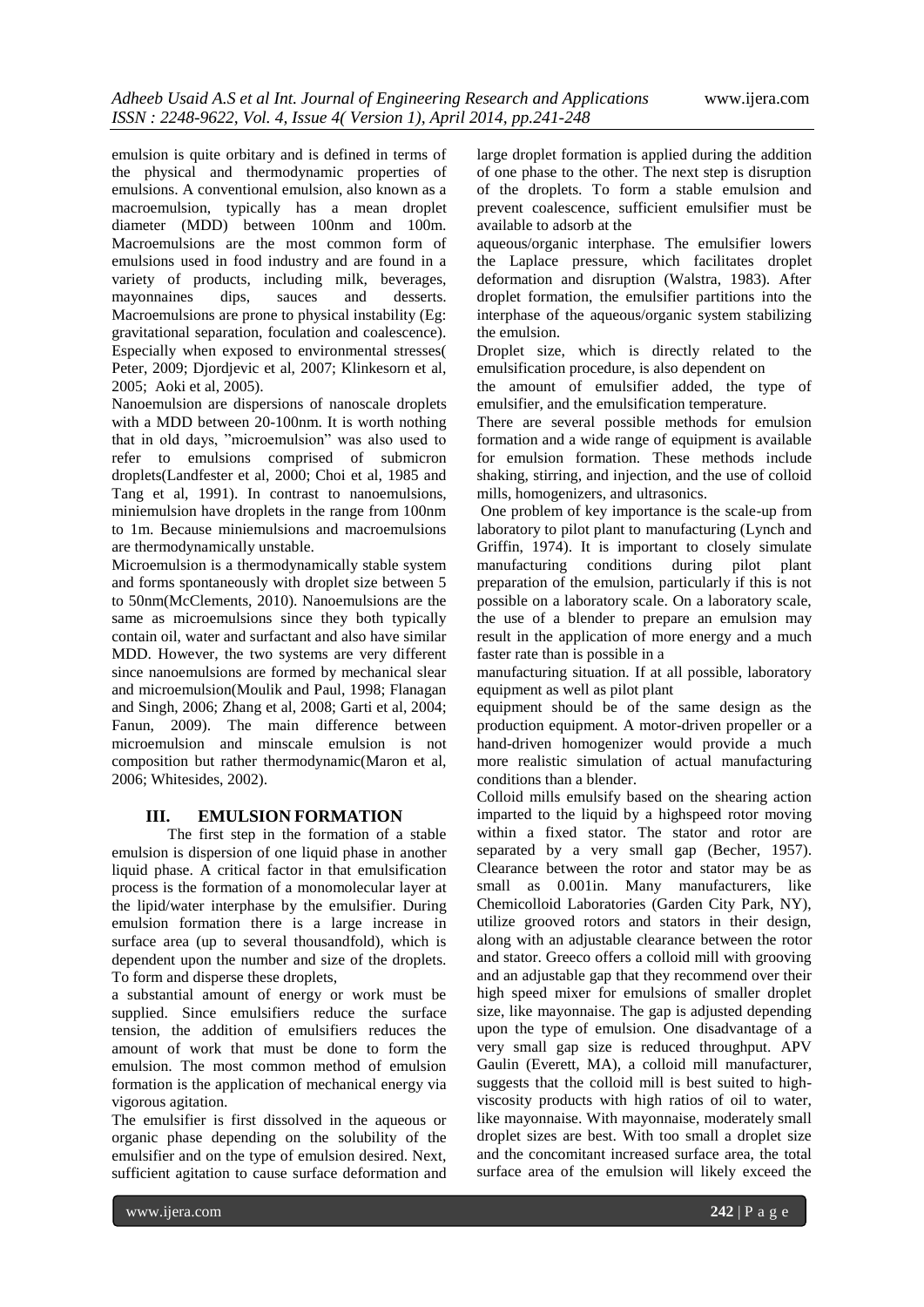capacity of the added emulsifier, significantly reducing product stability.

A familiar piece of emulsifying equipment is the homogenizer due to its widespread use for the homogenization of milk. Homogenizers emulsify by forcing the product through a small orifice under substantial pressure. The most likely mechanism for droplet size reduction is the dual effect of cavitation and turbulence. As the orifice size is decreased and the pressure is increased, the size of the dispersed phase droplets is decreased. In

order to utilize the homogenizer most effectively, one manufacturer suggests that the product

entering the homogenizer should be premixed so the particle size is less than 20 μm in diameter. Another possibility is the use of either multistage homogenizers or multiple passes through a single homogenizer to insure small, uniform droplets. The homogenizer is, of course, recommended for milk homogenization. It is also recommended for processing dispersions such as catsup and tomato sauce, for producing flavor and beverage emulsions, and for the production of frozen whipped toppings.

Ultrasonic emulsification is the treatment of liquids with high-frequency vibrations to produce highintensity cavitation. Sound waves move through the liquid, compressing and stretching it, which results in cavity or bubble formation within the liquid. Upon collapse of the bubbles tremendous shear forces are generated. The ultrasonic process can

be influenced by controlling static pressure, temperature, amplitude of vibration and flow rates.

According to Branson (Danbury, CT) and Sonic (Stratford, CT), two of several ultrasonic equipment manufacturers, there are both limitations and advantages to ultrasonic emulsifying equipment. The equipment is not particularly effective for large volumes or for highly viscous products. Advantages include lower capital and operating costs, no premixing requirement, lower maintenance, and easier cleaning relative to homogenizers.

## **IV. EMULSIONS IN FOOD INDUSTRIES**

The unique nature of emulsions as thermodynamically stable dispersions with a narrow size distribution of different sized droplets has made them suitable for a number of applications in food industries.

## Cereal-Based Products

A review by Schuster and Adams (1984) and another by Stampfli and Nersten (1995) covered research on emulsifiers with respect to baked goods and included an excellent discussion on the mechanism of emulsification, the interaction of emulsifiers with starch, and a wide range of applications.

Emulsifiers can function as dough conditioners. Advantages attributed to dough conditioners include (1) improved tolerance to variations in flour and other ingredient quality, (2) doughs with greater resistance to mixing and mechanical abuse, (3) better gas retention resulting in lower yeast requirements, shorter proof times, and increased baked product volume, (4) increased uniformity in cell size, a finer grain, and a more resilient texture, (5) stronger sidewalls, (6) reduced shortening requirements, and (7) improved slicing (Dubois, 1979; Rusch, 1981; Brummer et al., 1996).

Gawrilow (1979) developed a mathmetical model to predict the effect of added emulsifiers on bread quality. Several different types of bakery products, in addition to bread produced via conventional methods, benefit from added emulsifiers, including white bread produced by a highly mechanized process, buns and rolls, yeast-raised sweet rolls and doughnuts, plus variety breads that contain a significant portion of nonwheat flour components (Schuster and Adams, 1984; Stampfli and Nersten, 1995).

Certain emulsifiers also function as crumb softeners, another type of dough conditioner.

The soft crumb, a characteristic of freshly baked bread, can be retained longer if the appropriate emulsifiers are added. Crumb firming, associated with staling and starch retrogradation, can be delayed for 2–4 days with the addition of emulsifiers (Knightly, 1968). Emulsifiers are thought to reduce the rate of water migration and hence, staling, by complexing with the starch and adsorbing onto the starch surface (Pisesookbunterng and D'Appolonia, 1983). In fact, the amount of lipid complexation that occurs with amylase correlates well with the crumb softening effect in bread (Krog and Jensen, 1970;

Lagendijk and Pennings, 1970).

Lorenz et al. (1982) evaluated several emulsifiers for their effect on crumb hardness. Of the eleven commercial sources of emulsifiers tested, four were most effective at 10 and 25°C: propylene glycol mono- and diesters, ethoxylated mono- and diglycerides, polyoxyethylene sorbitan monostearate, and succinylated monoglycerides. All of the emulsifiers tested, except hydroxylated lecithin, were equally effective at 40 and 50°C.

Diacetyl tartaric acid esters of monoglycerides (DATEM), a widely used emulsifier in Europe for bread products, appears to act as a dough strengthener and a crumb softener. It also improves loaf volume and delays staling (Hoseney et al., 1976; Rogers and Hoseney, 1983; Lorenz, 1983) and shows synergistic activity with monoglycerides

(MGL) on gassing power (Armero and Collar, 1996). Lorenz (1983) suggested that the use of DATEM may increase as the sale of variety breads increases in the United States, since DATEM is particularly useful in European type hearth breads, which are not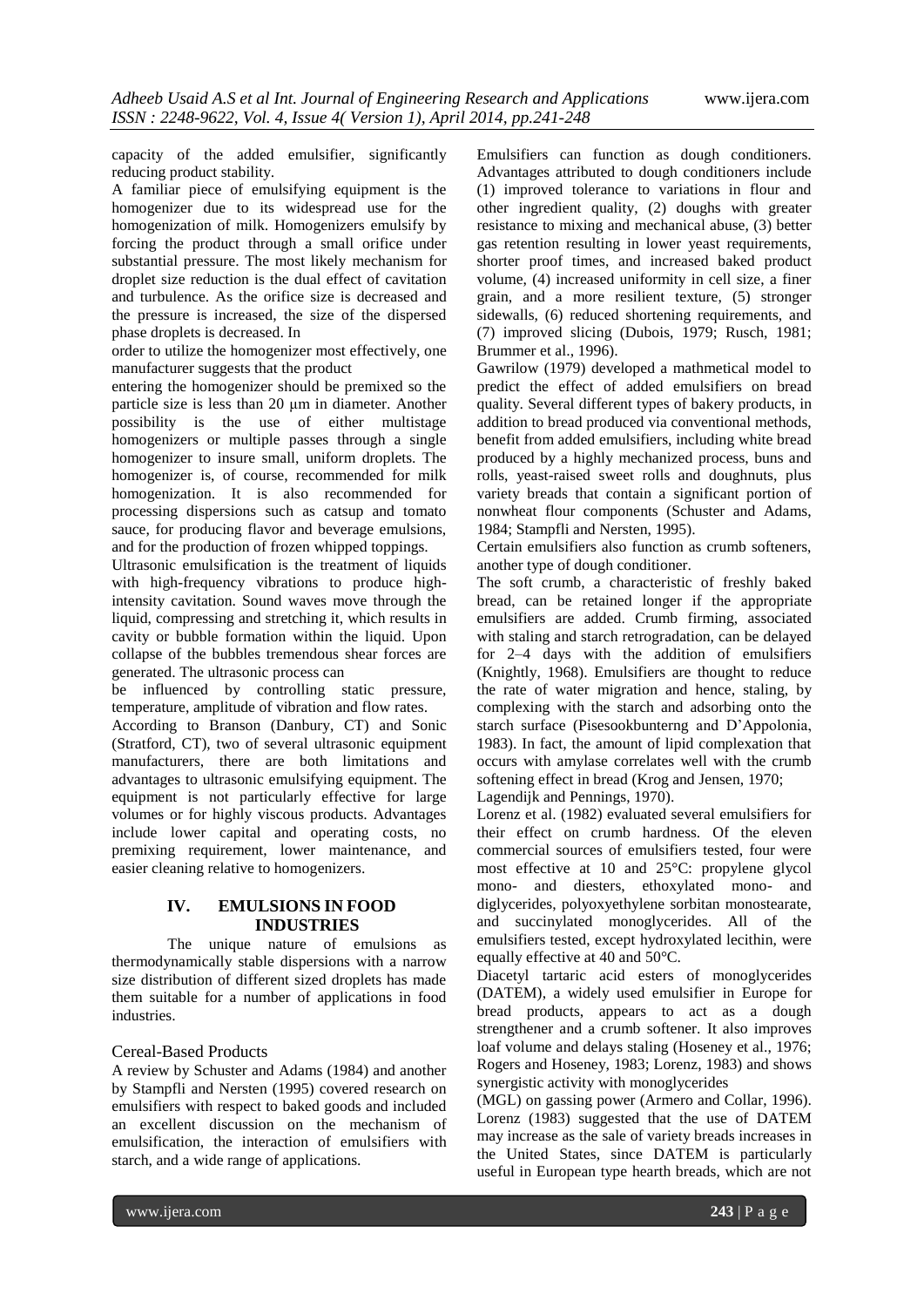cooked in pans. Addition of diacetyl tartaric acid esters of mono- and diglcyerides improves the distribution of shortening within the dough. Another advantage is that the proof volume of weak doughs is affected to a greater degree than that of strong doughs. While the cost of DATEM relative to monoglycerides has delayed extensive use, the price difference has decreased (Walker, 1983). DATEM has a more pronounced effect than monoglycerides on crumb softness, loaf volume, and texture, which offsets some of the price

## difference.

Cake volume can be increased upon addition of several different emulsifiers, including diacetyl tartaric acid esters of monoglycerides, glycerol fatty acid esters, and calcium stearoyl-2-lactylate. Emulsifier addition to cake mixes facilitates increased substitution of sucrose with high-fructose corn syrup (Hartnett, 1979). Fructose causes starch gelatinization earlier during baking, relative to sucrose, reducing cake volume, grain size, textural quality, and shelf-life. Emulsifiers increase the gelatinization temperature offsetting the effect of the high-fructose corn syrup. Emulsifiers have three primary functions in cake: (1) to facilitate air

incorporation, (2) to disperse shortening in smaller particles to allow the maximum number of air cells, and (3) to improve moisture retention (Painter,

1981; Flack, 1983). Flack (1983) indicated the most commonly used emulsifiers in cake include monoglycerides, lactylated monoglycerides, and polysorbates. Seward and Warman (1984) developed a lipophilic emulsifying system for cake mixes that contained monoglycerides, propylene glycol monoesters, polyglycerol esters, and lactylated monoglycerides.

Cookie characteristics (volume, top grain, and, particularly, spread ratio) can be improved with the addition of the appropriate emulsifier. Tsen et al. (1973) found that several emulsifiers affected cookie characteristics favorably, including sodium stearoyl fumarate, sodium stearoyl lactylate, sucrose fatty acid esters, polysorbates, sorbitan fatty acid esters, and ethoxylated monoglycerides. Tsen et al. (1975a) also found that emulsifiers

could alter the effect of hard wheat flours such that hard wheat flour could be substituted for soft wheat flour. Like bread, the effect of nonwheat protein addition to cookies can be minimized by the addition of emulsifiers. Cookie shelf-life can also be increased with addition of emulsifiers (Hutchison et al., 1977). Emulsifier addition to cookie mix can improve the spread ratio, cooking surface release, and texture of cookies (Rusch, 1981). However, Breyer and Walker (1983) found that the addition of sucrose esters had a negligible

effect on cookie quality.

The interaction of emulsifiers with starch alters the effect of heat on starch. Puddings, for example, were said to have increased freeze–thaw stability and increased resistance to retort processing, while starch-based sauces have improved freeze–thaw stability and increased stability during holding at high temperatures (Rusch, 1981).

Flat bread products are consumed extensively in the Middle East, North Africa, and the Indian subcontinent. Like other bread products, the flat breads will stale upon storage. Addition of sodium stearoyl-2-lactylate and monoglycerides reduced the degree of firmness upon storage of flat breads (Maleki et al., 1981). The addition of sucrose esters to chapaties, a flat bread product, allowed the substitution of 40% of the whole wheat flour

with nonglutenous flour (e.g., corn, sorghum, millet, and soy) with only a slight loss in quality (Ebeler and Walker, 1983). This would facilitate soy flour fortification of chapaties to improve the nutritional quality of the product.

#### Dairy Products:

Ice cream is both a frozen foam and an emulsion. Protein and polar lipids (lecithin) found in milk function as surfactants in ice cream. However, these naturally occurring components are usually supplemented with additional emulsifiers to make ice cream. Emulsifiers in ice cream improve fat dispersion, facilitate fat–protein interactions, control fat agglomeration, facilitate air incorporation, impart dryness to formed products, confer smoother texture due to smaller ice crystals and air cells, increase resistance to shrinkage, reduce whipping time, and improve melt-down (Flack, 1983; Walker, 1983).

Bayer et al. (1997) reported that a polysorbate 80 blend with monoglycerides and diglycerides, 40% alpha-monoglyceride, 70% alpha-monoglyceride, and lecithin increased the consistency of viscosity of low fat ice cream mix and reduced whipping times and ice crystal sizes. These emulsifiers were found to increase stability to heat shock and improved the body and texture of low fat ice cream.

Ice cream is an O/W emulsion, but the monoglycerides used in ice cream would be classified as W/O emulsifiers due to their low HLB values, suggesting their function in ice cream is not simply emulsification (Berger, 1976). The monoglycerides improve foamability, impart solidity, and improve the shape-retaining characteristics of the frozen product. The improved foamability is due to interaction of the emulsifier with milk proteins.

Berger (1976) found that the interfacial tension between water and oil in the presence of 0.1% casein was substantially reduced when monoglycerides were added. This same effect did not occur upon addition of Tween 60. Berger (1976) suggested that a complex between casein and the monoglycerides is formed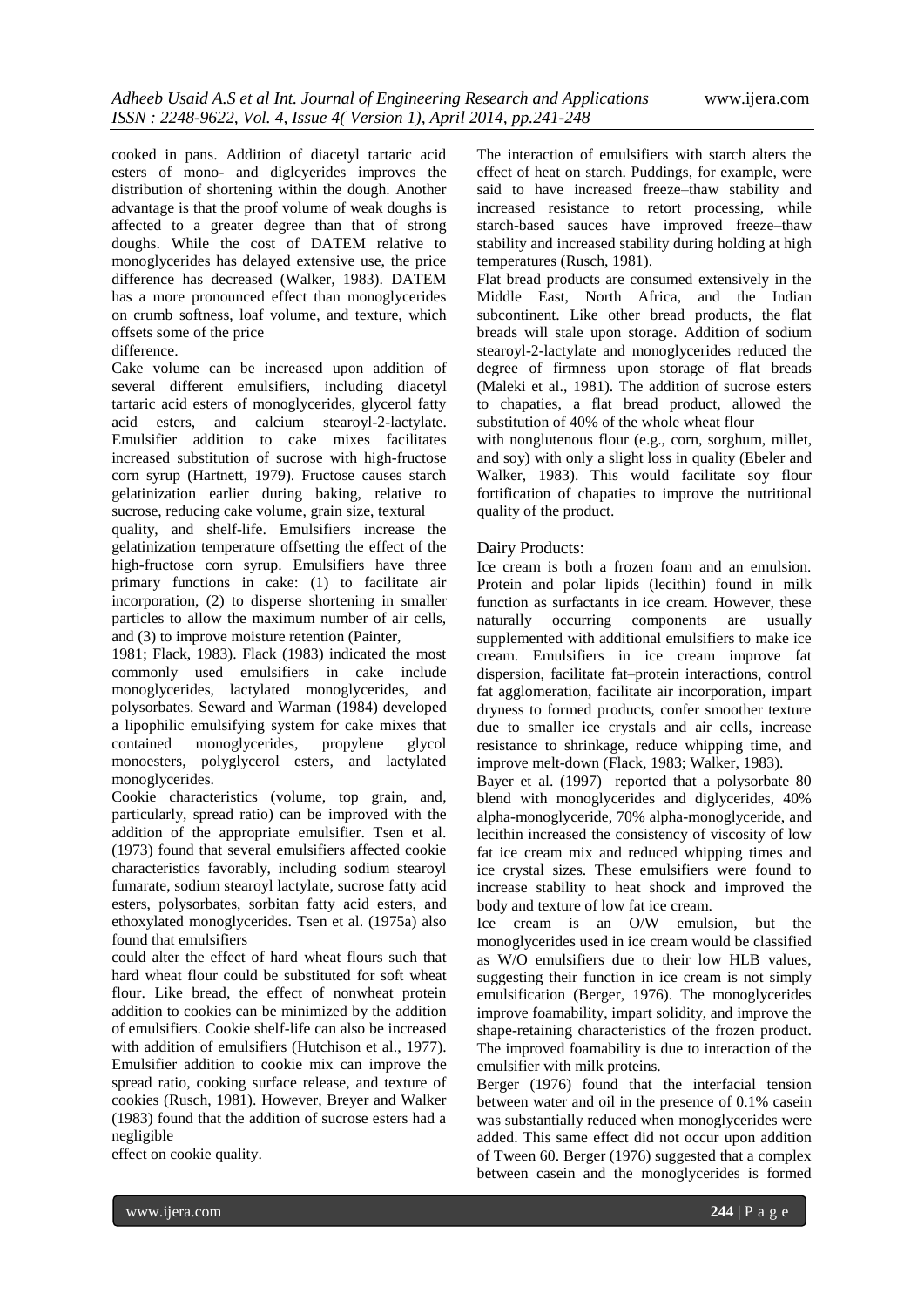altering the tertiary structure of casein such that partial denaturation occurred. The improved shaperetaining characteristics and solidity attributed to emulsifiers is likely due to the partial destabilization of the fat emulsion (Berger, 1976) and agglomeration of the fat globules (Keeney and Kroger, 1974). Both the monoglycerides and the polyoxethylene sorbitan fatty acid esters are effective.

 Flack (1985) found that mono- and diglycerides, citric acid esters of monoglycerides, lactic acid esters of monoglycerides, and distilled monoglycerides affected the whippability and foam stability of dairy whipping cream that had been pasteurized at 80°C and homogenized at 1000 psi. Lactic acid esters produced a stable foam with high overrun that was substantially different from a fresh whipped cream, while a mixture of citric acid

esters and distilled monoglycerides produced a foam similar to that of fresh whipped cream.

Pearce and Harper (1982) developed a procedure for the evaluation of emulsion stability for liquid coffee whiteners upon addition to hot coffee. They found that if the emulsion was particularly unstable, coagulation occurred. However, with the addition of the correct mixture of emulsifiers, feathering could be completely eliminated. Cheese yield can be increased with the addition of lecithin. Lecithin was added in quantities of 0.001–0.066% by weight of the milk (Bily, 1981).

#### Candy Products:

The elimination of ''bloom,'' i.e., the transition of fat crystals from the alpha and beta′ configuration to the less desirable beta configuration, is a key reason for the addition of emulsifiers to candy products. Emulsifiers can be used as crystal structure modifiers in mixtures of triglycerides (Anonymous, 1983). Certain emulsifiers can also be used to control product viscosity in cream fillings and in chocolates. The conversion of the alpha form of stearic acid (Garti et al., 1982a) and tristearin (Garti et al., 1982b) to the beta form can be partially inhibited by the addition of sorbitan esters (Spans) and ethoxylated sorbitan esters (Tweens). Garti et al. (1986) also studied the effect of Spans and Tweens on polymorphic transitions in cocoa butter, suggesting that these emulsifiers might be effective in preventing chocolate bloom. Emulsifiers are often used with both semisweet and milk chocolate. Emulsifiers aid in processing by reducing the weep or exudate that occurs with

heavy sugar pastes during processing (Riedel, 1985). Rubenstein et al. (1980) prepared a

marshmallow-based frozen confectionary product with 0.2 to 0.8% emulsifier with an HLB between 3 and 9.

Ogawa et al. (1979) used emulsifiers (sucrose fatty acid esters, sorbitan fatty acid esters, glycerol fatty

acid esters, or propylene glycol fatty acid esters) to improve shelf stability of center-filled chewing gum. The emulsifiers are added to the flavored liquid center at 0.01 to 0.5% by weight. Polyglycerol esters are used in coatings for confectionary products (Herzing and Palamidis, 1984).

## Miscellaneous

Emulsifiers have been utilized in the production of meat analog products. Howard (1980) used emulsifier mixtures selected from the group consisting of polyglycerol fatty acid monoesters, monoacylglycerol esters of dicarboxylic acids, sucrose esters of fatty acids, polyol monoesters of fatty acids, and phospholipids to prepare meat analogs. Haggerty and Corbin (1984) used phospholipids to prepare filled meat products containing substantial amounts of both meat and texturized soybean protein. Emulsifiers are used in the formulation of flavor emulsions, although the available literature is rather limited. Chilton and Peppard (1978) evaluated several mixtures of Spans and Tweens to determine the optimum for the stabilization of hop oil emulsions. For those

interested in flavor applications, recommendations should be solicited from companies that sell emulsifiers.

Margarine exists as a W/O emulsion for only a short period of time prior to chilling, at which time the emulsion is converted to a dispersion of water in a semisolid fat phase (Krog et al., 1985). Upon solidification, product stability is greatly enhanced, since coalescence is essentially eliminated. Emulsifiers fulfil three functions in margarine: (1) assistance in emulsion formation, (2) modification of crystal structure in the vegetable fat, and (3) antispattering. Typically, a mixture of lecithin or citric acid monoglycerides and

monoglycerides are used. To reduce sandiness and "oiling out" in margarine due to recrystallization, emulsifiers can be added (Krog et al., 1985). The emulsifiers prevent recrystallization by slowing down the polymorphic transition rates (Dorota, 1996; Paola et al., 1996).

Mayonnaise is an O/W emulsion containing a high percentage of oil (\_70%). Due to the large percentage of fat, coalescence, rather than creaming, is the primary problem (Jaynes, 1985). Different protein sources are utilized because of their effectiveness in reducing coalescence. The manufacturing procedure for mayonnaise is very critical since the high percentage of oil favors a W/O emulsion rather than an O/W emulsion (Krog

et al., 1985). Lecithin, contained in the added egg yolk, is usually the only emulsifier added. However, the vegetable oil may contain emulsifiers added to inhibit crystallization, e.g., ethoxylated sorbitan monooleate and monostearate (Anonymous, 1983). To inhibit cloud formation in salad dressings and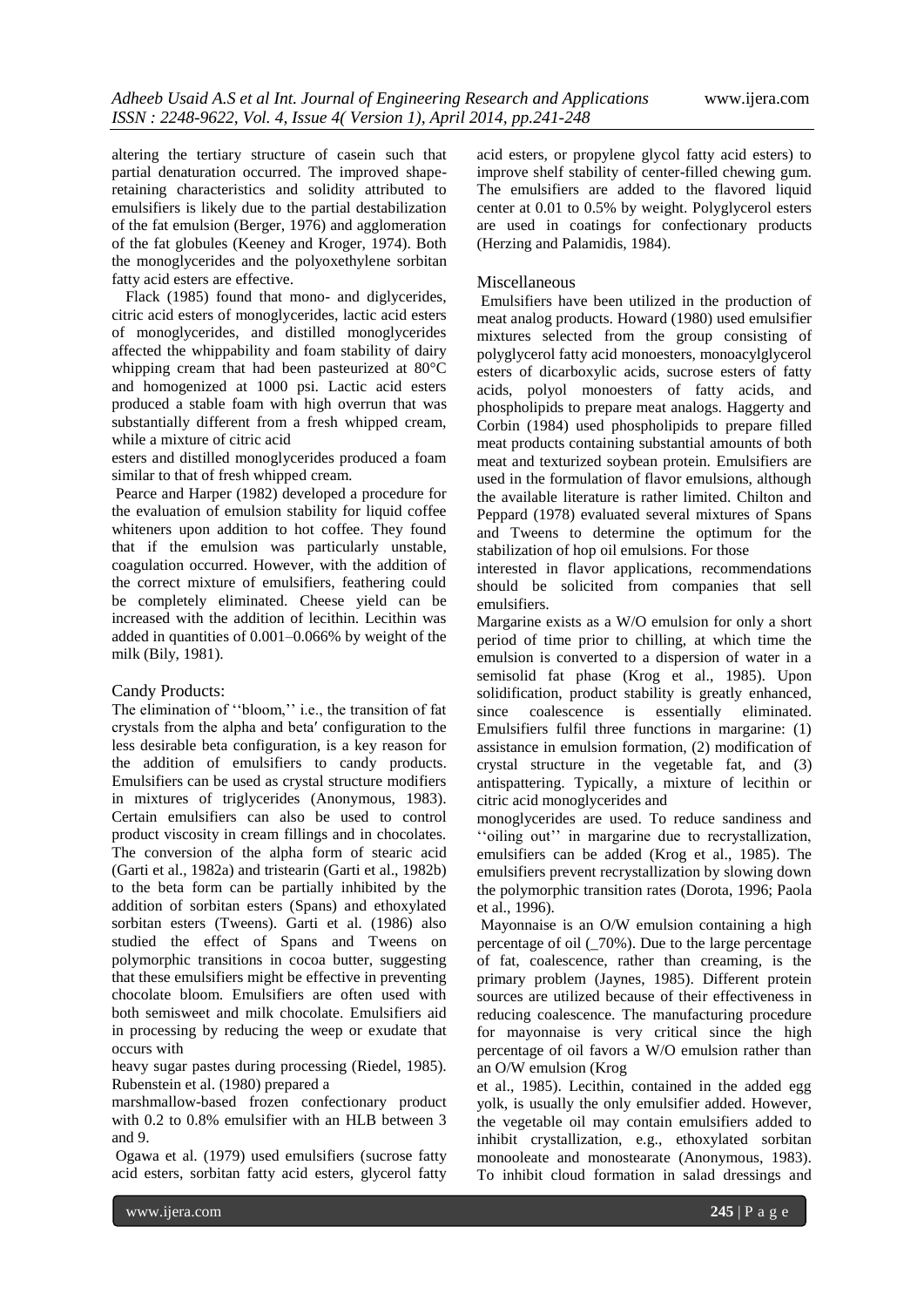salad oils, emulsifiers can also be added. To improve wetting characteristics in instant cocoa drinks, the powder is agglomerated.

Lecithin will facilitate agglomeration during spraydrying. During the spray-drying process the hydrophobic portion of the emulsifier will dissolve in the cocoa butter, orienting the hydrophilic portion of the phospholipid toward the surface of the particle (Van Nieuwenhuyzen, 1981). The increased affinity of the cocoa powder for water aids dispersion and wetting. Emulsifiers are often used in peanut butter. The addition of an emulsifier to peanut butter can inhibit oil phase separation.

## **V. CONCLUSION**

Emulsions have a long history of use and are widely used in many products encountered in everyday life. Importance of emulsion in food industries justifies a great deal of basic research to understand the origin of instability and methods to prevent their break down. Research is needed in the area of developing highly technology oriented machineries for emulsion formation from lab scale level to pilot scale level. Understanding the theoretical considerations in emulsion formulation and having the ability and proper instrumentation to fully characterize and monitor stability of an emulsion system is highly beneficial to provide a superior product in a more time efficient manner.

### **References**

- [1] Becher, P. . *Emulsions: Theory and Practice*. ACS Monograph No. 135. Rheinhold, New York, 1957
- [2] Friberg, S., Mandell, L and Larsson, M . Mesomorphous phases, a factor of importance for the properties of emulsions. *J. Colloid Interface Sci*. 29:155, 1969.
- [3] IUPAC. *Manual on Colloid and Surface Science*. International Union of Pure and Applied Chemistry. Butterworths, London, 1972.
- [4] Sharma, M. K. and Shah, D. O. . Introduction to macro- and microemulsions. In: *Macro- and Microemulsions: Theory and Practice*, Shah, D. O. (Ed.). ACS Symposium Series. American Chemical Society, Washington, D.C, 1985
- [5] Waginaire, L. Place of lipids as emulsifiers in the future. *Ocl-Oleagineux Corps Gras Lipides* 44:271. 1997
- [6] McClements .DJ. Emulsion design to improve the delivery of functional lipophilic components: *Annu. Rev. Food Sci. Technol*, .241-69, 2010
- [7] Solan S.C, Izquierdo .P, Nolla .J, Azemar .N and Garcia-Celma .M Nanoemulsions,

*Carr.opin. colloid interface. Sci*, 10, 102- 110, 2005.

- [8] Maron ,T, Wilking .J, Meleron .K, Chang .C and Graves .S, Nanoemulsions: formation, structure and physical properties, *J.Phys; Codens, Matter,* 18, R635-R666, 2006.
- [9] Tadros .T, Izquierdo .P, Isquena and .J, Solans .C. Formation and stability of nanoemulsions. *Adv. Colloid Interface Sci,*  108-10, 303-318, 2004
- [10] Peter .G.J, Encapsulation of flavors in emulsions for beverages , *Curr. Opin. Colloids Interface Sci,* 14, 43-47,2009.
- [11] Djord Jevic .D, cercair .L, Alamed .J, McClements .D.J, and Decker .E.A, Chemical and physical stability of citral and limonene in sodium doderyl-Chitosan and gum Arabic-Stabilized oil in water emulsions,. *J.Agric. Food Chem*., 2001, 33, 3585-3591, 2007
- [12] Klinkesorn .V, Sophanodora .P, Chinachoti .P, Derker .I.A and McClements .D.J, Encapsulation of emulsified tuna oil in two layered interfacial membranes prepared using electrostatic layer by layer deposition; *Food Hydrocolloid*, 19, 1044-1053, 2005
- [13] Aoki .T, Decker .E.A and McClements .D.J, Influence of environmental Shares on stability of O/W emulsions containing droplets stabilized by multilayered membranes produced by a layer by layer electrostatic deposition technique," *Food Hydrocolloid*", 19, 209-220, 2005.
- [14] Landfester .K, Tiarks .F, Hentze .H and Antoniette .M. Polyaddition in miniemulsions; a new route to polymer dispersions, *Macromol. Clem, Phys.* 201, 1- 11, 2000
- [15] Choi. Y.T, EL-Aasser. M.S, Sudol .E.D and Vanderholf. J.W, Polymerization of styrene miniemulsions, IJ*. Polym. Scie .A*, 23, 2973- 81, 1985
- [16] Tang .PL, Sudol .E.D, Silebi .C.A, EL and Aasser .M.S, Miniemulsion polymerization a comparative study of preparative variables. *J. Appl. Polym. Sci* 143, 1059-71, 1991.
- [17] Moulik, S.P and Paul .B.K, Structure, Dynamics and Transport properties of microemulsions .*Adv. Colloid Interface Sci*, 78, 99-105, 1998.
- [18] Fianagan .J and Singh .H, microemulsions: a potential delivery systems for biocutives in foods, *Crit. Rev. Food Sci. Nutr*. , 46, 221- 237, 2006.
- [19] Zhang .H, Feng .F, Li .J, Zhan .X, Wei .H, Li.H, Wang .H and Zheng .X, Formation of food-grade microemulsions with glycerol monolaurate: Effects of short-chain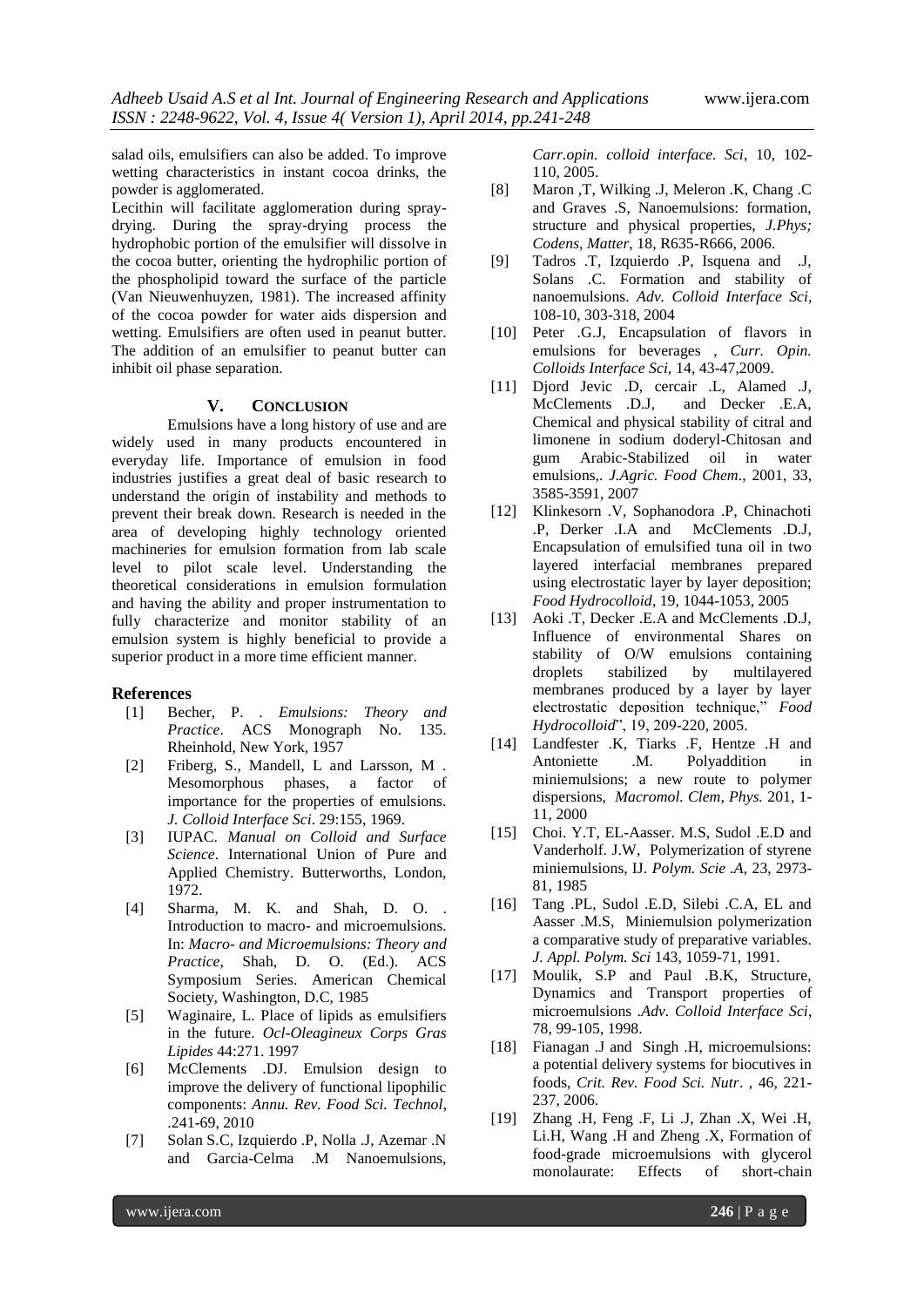alcohols, salts and Non ionic surfectants. *Eur. Food. Res. Technol*. 226, 613-619, 2008.

- [20] Garti .N, Amar .I, Spernath .A and Hoffman .R, Transistion and Loci of solubilisation of nutraceuticals in V-type non-ionic microemulsions studied by self-diffusion NMR. *Phys. Clem. Phys*, 2004.
- [21] Farun .M, Properties of microemulsion with sugar surfectants and peppermint oil, *colloid polymSci*. 287, 899-910. 2009.
- [22] Whitesides .G.M and Grzybowski .B, Self assembly at all scales*, Science*, 295, 2418- 26, 2002.
- [23] Walstra, P. Formation of Emulsions. In: *The Encyclopedia of Emulsion Technology*, Becher, P. (Ed.). Marcel Dekker, New York, 1983.
- [24] Lynch, M. J and Griffin, W. C. Food emulsions. In: *Emulsions and Emulsion Technology*, Lissant, K. J. (Ed.). Marcel Dekker, New York, 1974.
- [25] Schuster, G and Adams, W. F. Emulsifiers as additives in bread and fine baked products. *Adv. Cereal Sci*. 6:139, 1984.
- [26] Stampfli, L and Nersten, B. Emulsifiers in bread making. *Food Chem*. 52:353, 1995.
- [27] Dubois, D. K.. Dough strengtheners and crumb softeners. I. Definition and classification. *Res.Dep. Tech. Bull*., Vol. 1, Issue 4. American Institute of Baking, Manhattan, KS, 1979.
- [28] Rusch, D. T. Emulsifiers: uses in cereal and bakery foods. *Cereal Foods World* 26:110, 1981.
- [29] Brummer, J. M., Mettler, E., Seibel, W., Pfeilsticker, K. Studies on the optimization of emulsifier and hydrocolloid effects in wheat doughs and wheat breads. *Lebensmittel-Wissenschaft and Technologie*  29:106, 1996.
- [30] Gawrilow, I. Utilization of mathematical models to characterize functional properties of selected emulsifiers in continuous mix bread. *J. Am. Oil Chem. Soc*. 54:397, 1977.
- [31] Knightly, W. H. The role of surfactants in baked goods. In: *Surface-active lipids in foods*. Monograph No. 32, Soc. Chem. Industries, London, 1968.
- [32] Pisesookbunterng, W and D'Appolonia, B. L. Bread staling studies. I. Effect of surfactants on moisture migration from crumb to crust and firmness values of bread crumb. *Cereal Chem*. 60:298, 1983.
- [33] Krog, N and NyboJensen, B. 1970. Interaction of monoglycerides in different physical states with amylose and their anti-

firming effects in bread. *J. Food Technol*. 5:77, 1970.

- [34] Lagendijk, J and Pennings, H. J. Relation between complex formation of starch with monoglycerides and the firmness of bread. *Cereal Sci. Today* 15:354, 1970.
- [35] Lorenz, K, Dilsaver, W and Kulp, K.. Comparative efficiencies of bread crumb softeners at varied bread storage temperatures. *J. Am. Oil Chem. Soc*. 59:484, 1982.
- [36] Hoseney, R. C., Hsu, K. H and Ling, R. S. Use of diacetyl-tartaric acid esters of monoglycerides.*Bakers Dig*. 59:28, 1976.
- [37] Rogers, D. E and Hoseney, R. C. Breadmaking properties of DATEM. *Bakers Digest* 57:12, 1983.
- [38] Lorenz, K. Diactyl tartaric acid esters of monoglycerides (DATEM) as emulsifiers in breads and buns. *Bakers Digest* 57:6, 1983.
- [39] Armero, E and Collar, C. Antistaling additives, flour type and sourdough process effects on functionality of wheat doughs. *J. Food Sci*. 61:299, 1996.
- [40] Walker, N. A. EEC production and usage of emulsifiers. *Food Flavour Ingred. Process Packag*. 5:38, 1983.
- [41] Hartnett, D. J. Emulsifier systems facilitate ingredient substitutes in cakes. *Food Prod. Develop*.13:60, 1979.
- [42] Painter, K. A. Functions and requirements of fats and emulsifiers in prepared cake mixes. *J.Am. Oil Chem. Soc*. 58:92, 1981.
- [43] Flack, E. A. The use of emulsifiers to modify the texture of processed foods. *Food, Flavour, Ingred., Process. Packag*. 5:32, 1983.
- [44] Seward, L. O., Warman, B. 1983. Cake mix containing a lipophilic emulsifier system. The Proctor and Gamble Co. U.S. patent 4,419,377.
- [45] Tsen, C. C., Peters, E. M., Schaffers, T and Hoover, W. High protein cookies. 1. Effect of soy fortification and surfactants. *Bakers Dig*. 47:34, 1973.
- [46] Tsen, C. C., Bauck, L. J and Hoover, W. J. Using surfactants to improve the quality of cookies made from hard wheat flours. *Cereal Chem*. 52:629, 1975.
- [47] Hutchison, P. E., Baiocchi, F and Del Vecchio, A. J. Effect of emulsifiers on the texture of cookies. *J. Food Sci*. 42:399, 1977.
- [48] Breyer, L. M and Walker, C. E. Comparative effect of various sucrose–fatty acid esters on bread and cookies. *J. Food Sci*. 48:955, 1983.